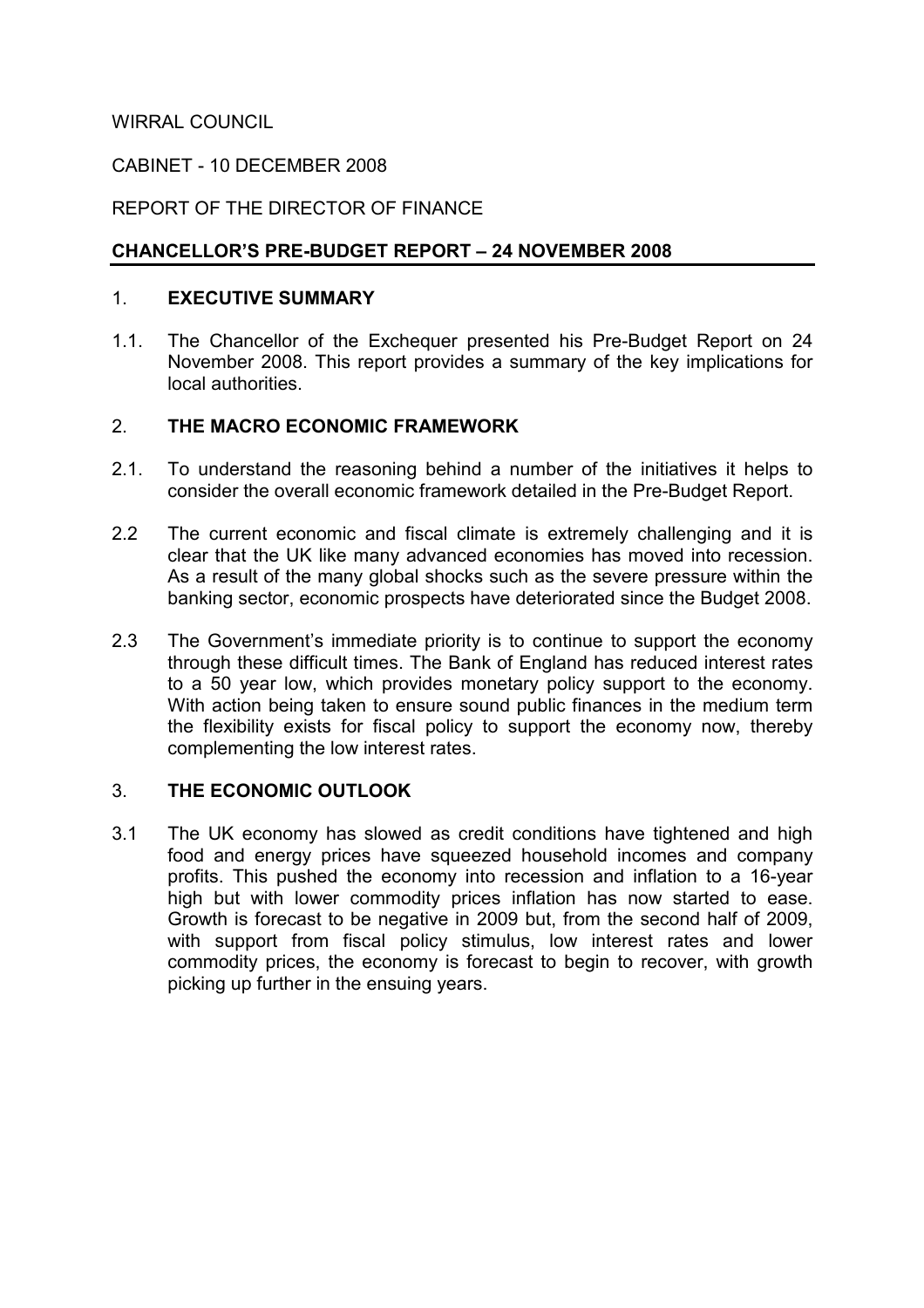3.2 The Pre-Budget Report provides updated projections for public finances and takes into account the impact of the decisions announced. Public Sector Net Borrowing (PSNB) is calculated to increase from 2.6% of Gross Domestic Product (GDP) in 2007/08 to 8% in 2009/10. This reflects the impact of the economic downturn in receipts, particularly from the housing and financial sectors, and the action the Government is now taking to support the economy. It is expected to reduce to 2.9% by 2013/14 as the economy recovers and the Government takes actions to ensure the sustainability of public finances.

## 4. PROPOSALS AFFECTING LOCAL GOVERNMENT

- 4.1 The Report indicates that good progress is being made towards the Comprehensive Spending Review 2007 value for money target of £30 billion of savings by 2010/11. There will now be an additional £5 billion value for money target for 2010/11 and further details of how this will be distributed will be published in the Spring Budget 2009. The Government has also announced its intention to work to improve value for money in the next Spending Review period.
- 4.2 In total £3 billion of capital spending is to be brought forward from 2010/11 to 2008/09 and 2009/10. At the time of preparing this report no specific details had been released other than the areas of spend:-
	- £775 million for housing and regeneration. £575 million will provide additional support for social rented homes of which £150 million will support the delivery of new social housing, £250 million to sustain and accelerate the Decent Homes programme and £175 million on major repairs.
	- £800 million in the priority schools capital programmes. Although no breakdown has been given, the Report referred to the additional spending in 2009/10 being in primary schools and for modernising school infrastructure.
	- £535 million on energy efficiency, rail transport and adaptation measures.
	- £50 million of investment brought forward and £100 million of additional funding for the Warm Front programme.
	- £20 million of investment on flood defences.
- 4.3 There is no expansion of the £200 million mortgage rescue scheme announced in September 2008 but £15 million extra is provided for debt advice.
- 4.4 There will be an extra 0.5 per cent increase in employee, employer and selfemployed rates of National Insurance Contributions from April 2011. Based on current spend and an average rate for Wirral this could result in an additional budget requirement in 2011/12 for the General Fund of around £600,000.
- 4.5 The Government is to agree, on a voluntary basis, a set of devolutionary proposals with local authorities in city-regions, to increase their ability to drive economic growth and contribute to sustainable development. The intention is to announce new agreements with at least two forerunner city-regions in the Budget 2009.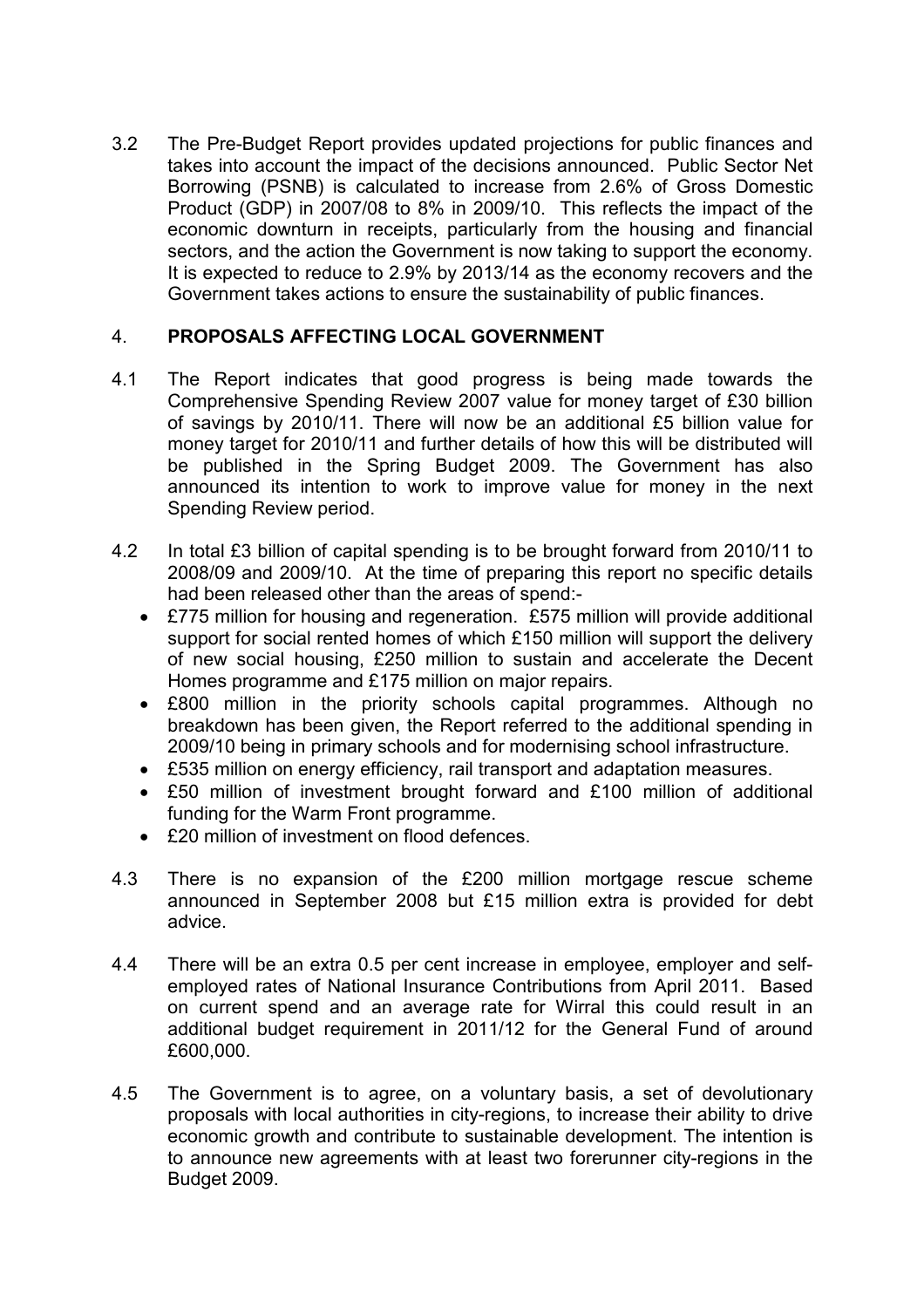- 4.6. The rate of VAT was reduced from 17.5% to 15% with effect from 1 December 2008 until 31 December 2009. A report on the implications for the Council of this change was presented to Cabinet on 27 November 2008.
- 4.7. Bills issued in respect of business rates backdated to 2005 should be issued for immediate payment. To reduce the cash flow impact on businesses the Government will legislate to give businesses more time to pay certain backdated bills (including occupiers of ports) issued before 31 March 2010. Details will follow but will allow businesses to pay this liability in equal interest free instalments over 8 years. A further report will be presented to the Cabinet when the detailed Government proposals are received.

# 5. FINANCIAL AND STAFFING IMPLICATIONS

- 5.1 Further details are awaited on the proposals for increasing the value for money target in 2010/11 and bringing forward of the £3 billion programme of capital expenditure.
- 5.2. The potential change in National Insurance Contributions in 2011/12 could add £600,000 to General Fund costs.

## 6. EQUAL OPPORTUNITY IMPLICATIONS

6.1 There are none arising directly from this report.

# 7. COMMUNITY SAFETY IMPLICATIONS

7.1 There are none arising directly from this report.

### 8. HUMAN RIGHTS IMPLICATIONS

8.1. There are none arising directly from this report.

### 9. LOCAL AGENDA 21 IMPLICATIONS

9.1. The Pre-Budget Report contains a number of measures supporting low carbon growth notably around heating and energy efficiency.

### 10. PLANNING IMPLICATIONS

10.1. There are none arising directly from this report.

### 11. MEMBER SUPPORT IMPLICATIONS

11.1. There are none arising directly from this report.

### 12. BACKGROUND PAPERS

12.1. Pre-Budget Report – Chancellor of the Exchequer - November 24 2008.